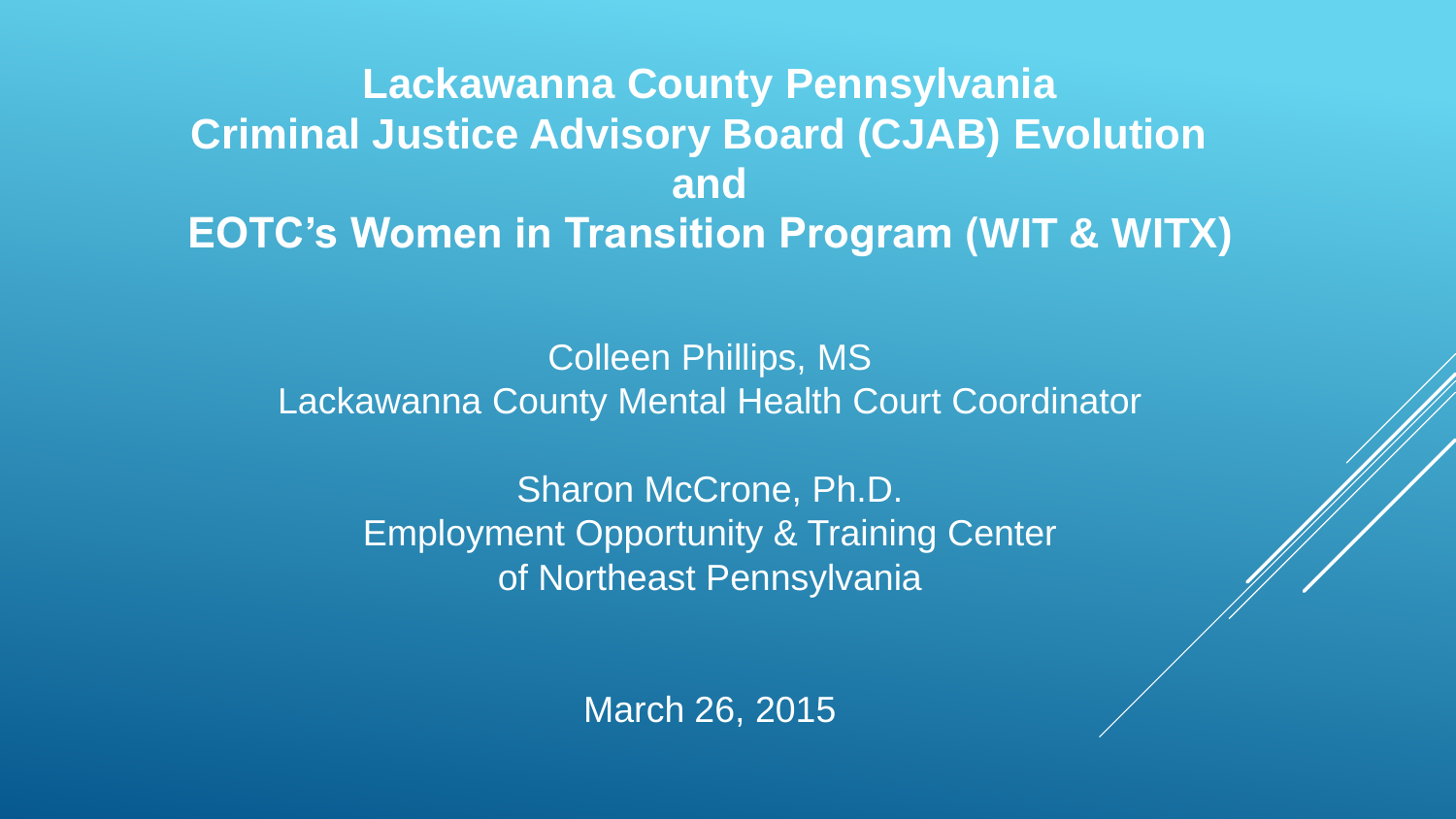### **Lackawanna County Criminal Justice Advisory Board (CJAB)**

Established in 2001 by the authority of the Lackawanna County Commissioners

### **Vision**

To foster a system-wide commitment to excellence in the delivery of costeffective innovative strategies and evidence-based practices aimed at preventing crime and reducing recidivism to provide for a safer community.

### **Mission**

To create a collaborative partnership and forum where key practitioners within the juvenile and criminal justice systems, elected officials, and community stakeholders systematically address juvenile and criminal justice issues, establish and promulgate policies, and explore funding opportunities to maximize the effectiveness and efficiency of the juvenile and criminal justice systems in Lackawanna County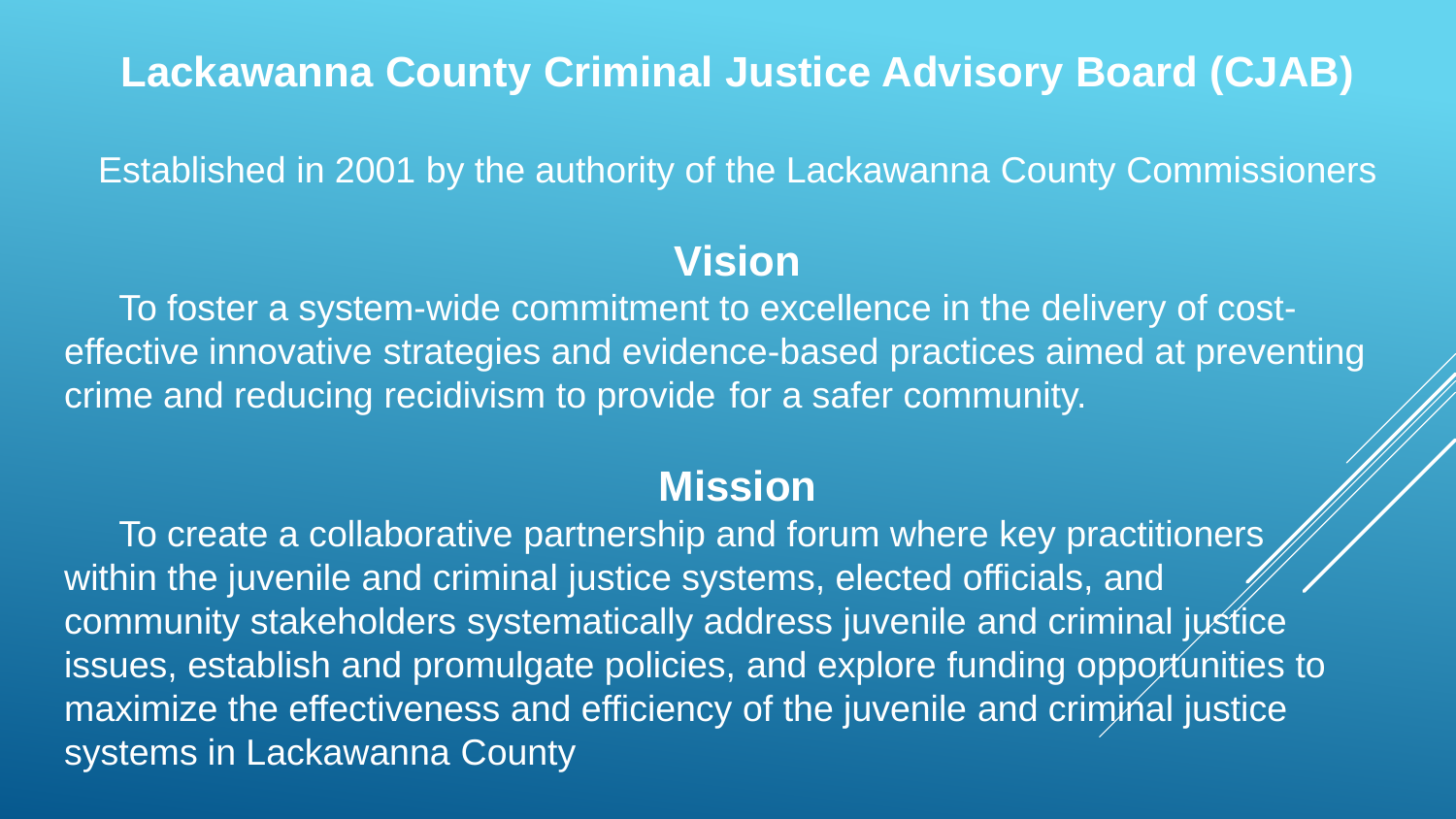#### **Lackawanna County CJAB Core Group of Community Justice Stakeholders**

Chairman, Lackawanna County Commissioners Judiciary, Court of Common Pleas Court Administration District Attorney Public Defender **Sheriff** Pennsylvania State Police Pennsylvania Department of Public Welfare Director, Adult Probation and Parole Juvenile Probation Warden, Lackawanna County Prison Director Lackawanna County Work Release Director, Lackawanna County Juvenile Detention Center Director, Lackawanna County Commission on Drug and Alcohol Abuse (SCA) Director, Lackawanna County Emergency Services Director, Lackawanna County Mental Health/Mental Retardation Director, Lackawanna County Children's Advocacy Center Representative, Pennsylvania Department of Public Welfare Representative, Drug and Alcohol Treatment Services Representative, United Way of Lackawanna County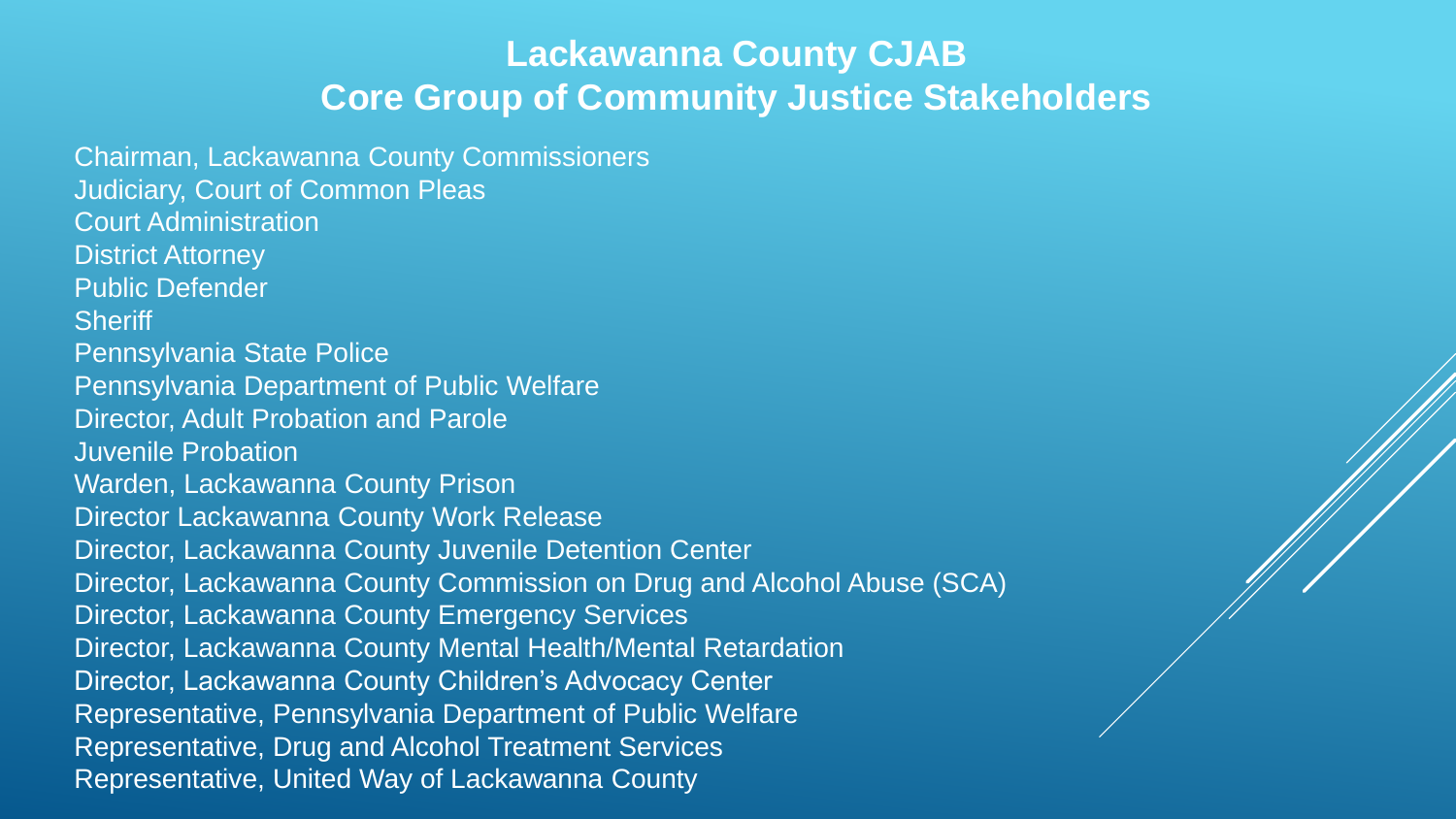# **CJAB Goals**

 $\triangleright$  Improve effectiveness, efficiency, accountability, and public and professional perception of the juvenile and criminal justice systems in Lackawanna County

 $\triangleright$  Reduce recidivism in the county while making the community safer

 $\triangleright$  Improve offender outcomes

 $\triangleright$  Reduce costs associated with the juvenile and criminal justice systems, while improving the same

 $\triangleright$  Increase communication, coordination and collaboration among agencies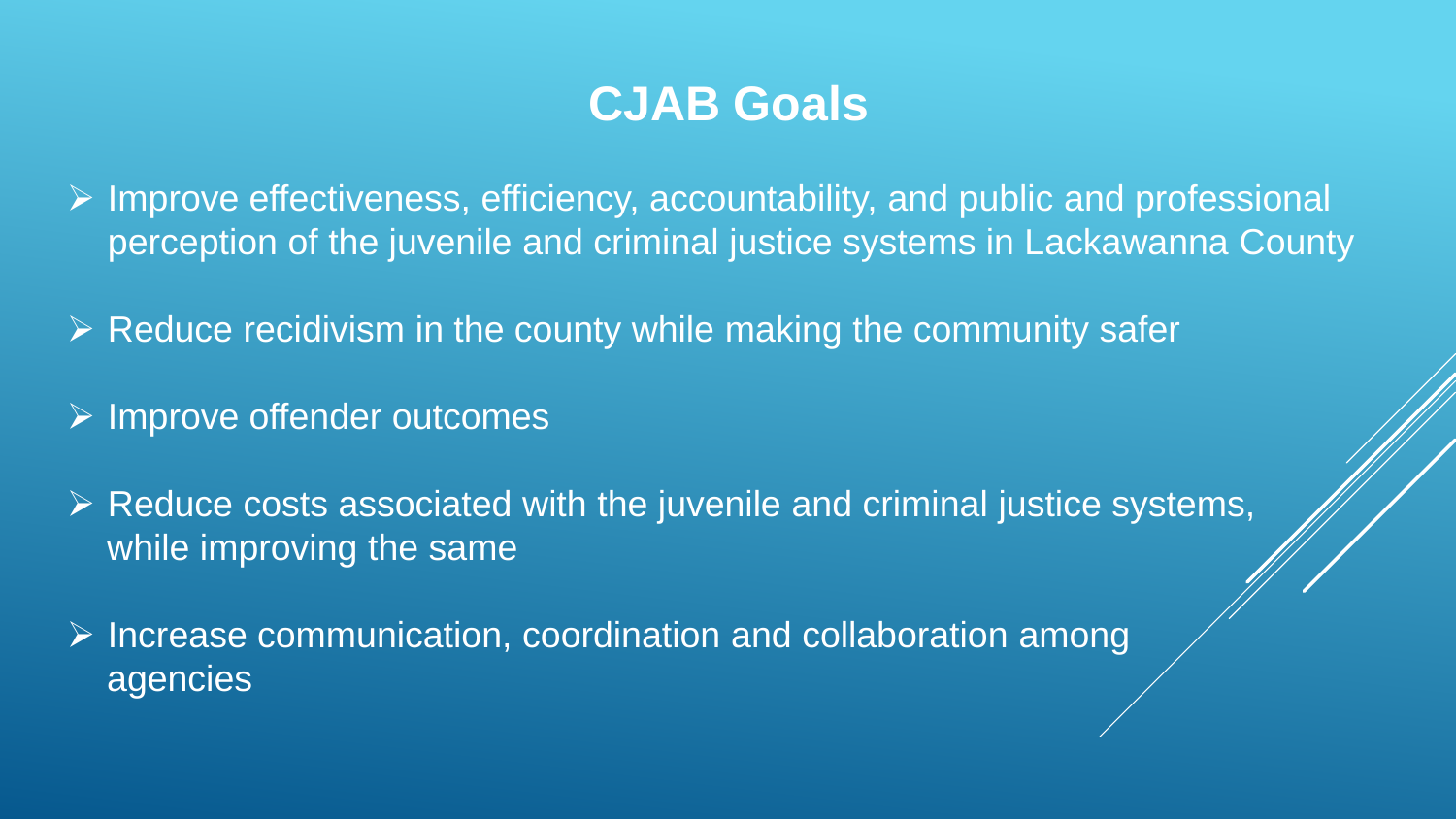### **CJAB Strategies**

To achieve its goal, mission and vision, the CJAB will utilize the following strategies:

- $\triangleright$  Provide a venue for collaboration, communication and coordination among the key decision makers involved in the juvenile and criminal justice systems
- $\triangleright$  Review programs and policies
- $\triangleright$  Identify gaps, problems and areas for improvement in the juvenile and criminal justice systems
- $\triangleright$  Address issues proactively and innovatively
- $\triangleright$  Explore funding opportunities and ways to reduce costs while improving services
- $\triangleright$  Initiate innovative methods, programs and solutions to enhance the delivery, effectiveness, and efficiency of services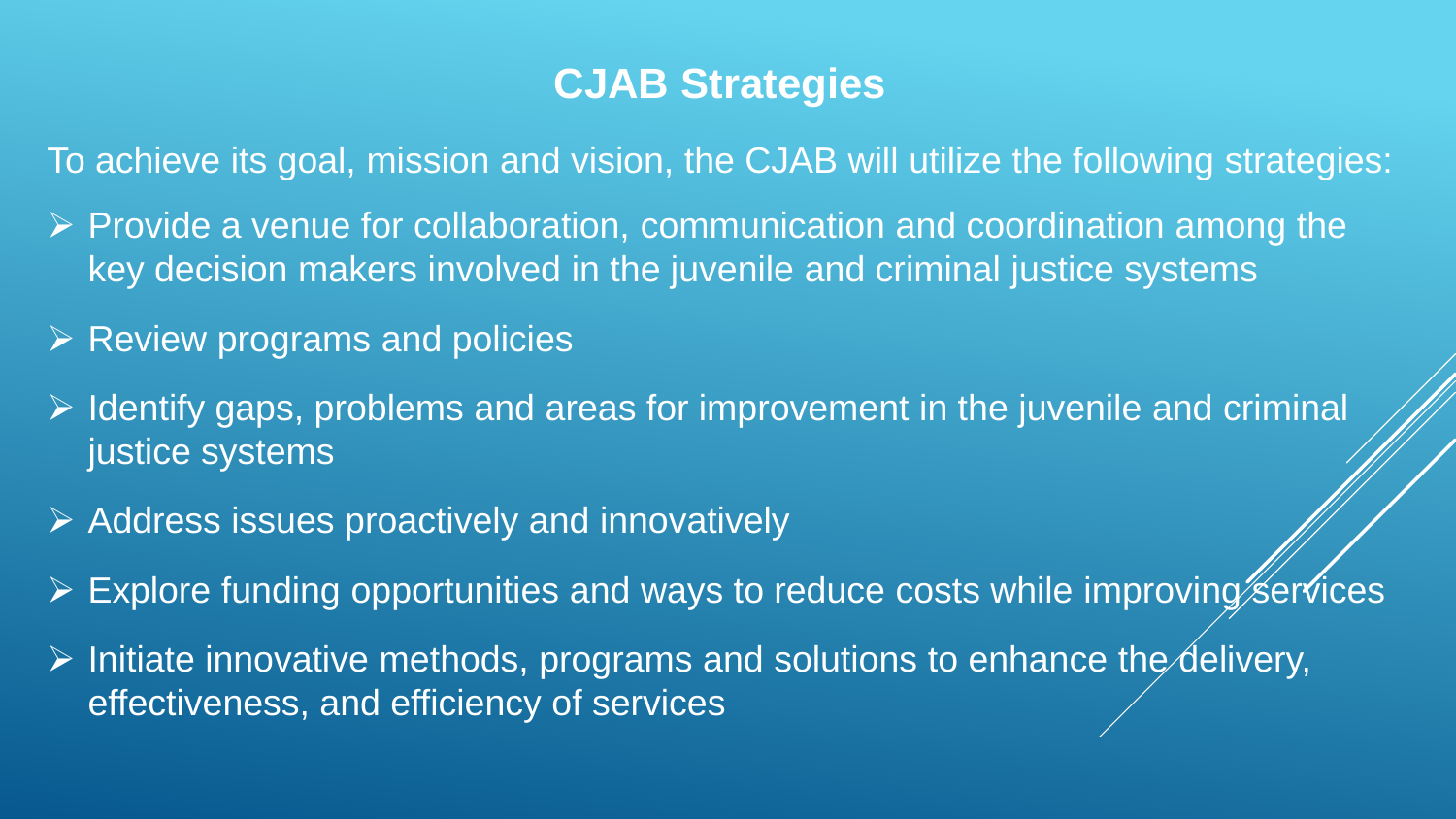## **Women Offenders Task Force** *Subcommittee of CJAB*

Established 2009, in response to the growing needs of female offenders and the challenges experienced with reentry

### **Goals for Women Offenders:**

- $\triangleright$  Supportive attention from both correctional and human service communities directed at restoration of dignity, confidence, and successful reintegration
- $\triangleright$  Providers work together to achieve continuum of care for needed services: substance abuse, mental health, medical care, housing, child care, education & training, parenting skills, daily living, employment
- $\triangleright$  Women on work release will be housed in dedicated quarters that reflect their special needs as they move toward reentry
- ▶ Community sponsors for mentoring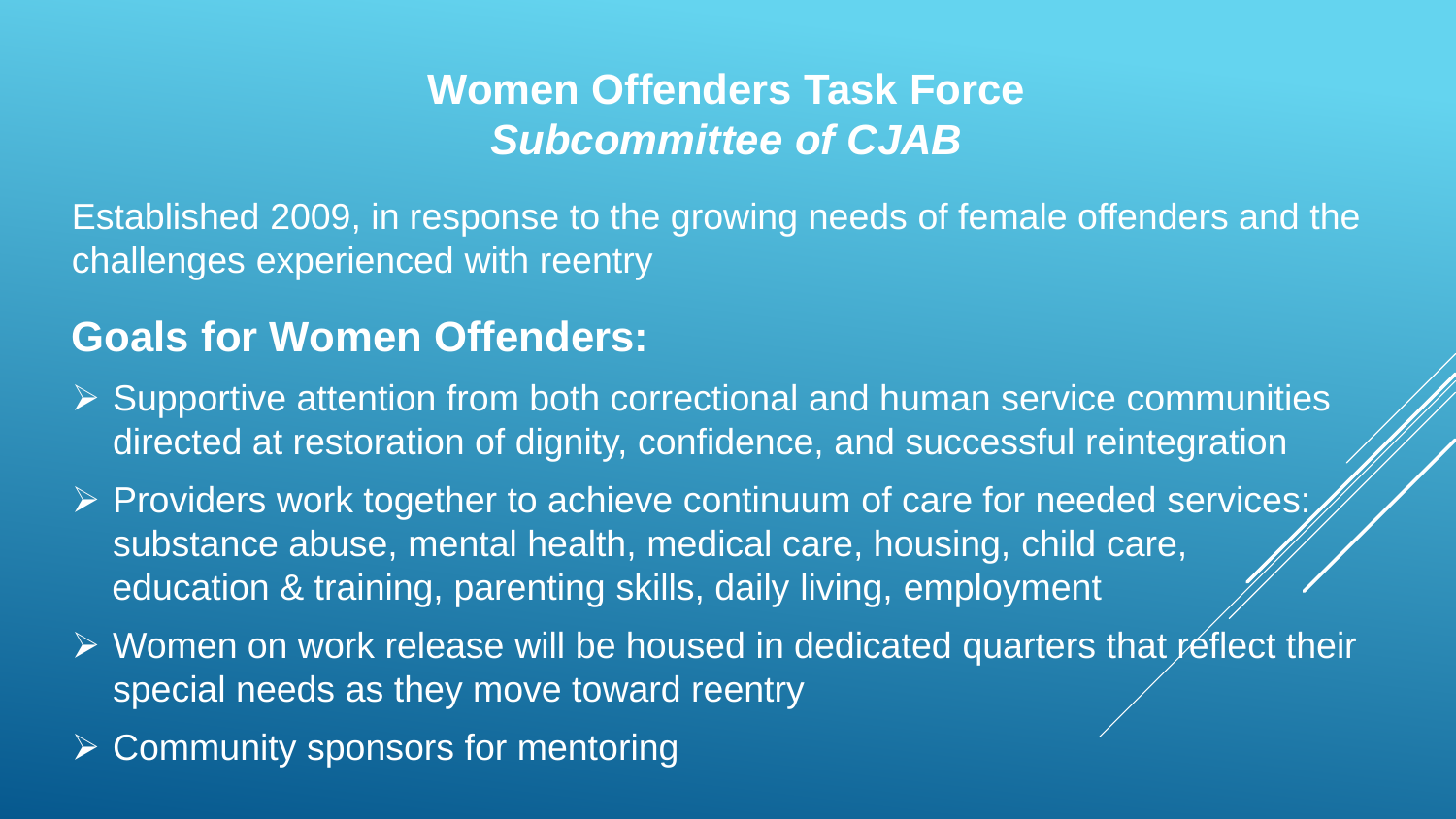## **Demographics Female Offenders**

| <b>Age</b><br>$(17-23)$ 13%<br>$(24-44)$ 71%<br>(45-54) 12%<br>$(55+)$ 4%                  | <b>Education</b><br>$4 - 8$ <sup>th</sup> 5%<br>$9-11$ <sup>th</sup> 32%<br>$12^{th}$ 33%<br>GED 14%<br><b>Associated Degree or higher 4%</b><br><b>Other Post Secondary 12%</b> |
|--------------------------------------------------------------------------------------------|----------------------------------------------------------------------------------------------------------------------------------------------------------------------------------|
| <b>Race</b>                                                                                | <b>Criminal History</b>                                                                                                                                                          |
| White 75% Hispanic 4%                                                                      | 68% Previously Arrested/Previously Charged                                                                                                                                       |
| African American 17% Other 4%                                                              | 18% Arrested Under Age of 16                                                                                                                                                     |
| <b>Marital Status</b>                                                                      | <b>Financial</b>                                                                                                                                                                 |
| Never Married 62% Married 13%                                                              | 68% Received some form of Assistance                                                                                                                                             |
| Separated/Divorced 23% Other 2%                                                            | 70% Unable to Budget Money                                                                                                                                                       |
| <b>Family Type</b><br>Single Parent 58%<br>Single 17%<br>Other 6%<br>Two Parent Family 19% | <b>Employment</b><br>Unemployed 93%<br>Employed F/T or P/T 4%<br><b>Never Employed 3%</b>                                                                                        |
| <b>Emotional/Personal</b>                                                                  | <b>Alcohol/Drug Issues</b>                                                                                                                                                       |
| 54% History of Mental Health Treatment                                                     | 11% Alcohol Problem Only; 31% Drug Problem Only                                                                                                                                  |
| 33% Reported MH Issues, Not Receiving Services                                             | 55% Drug & Alcohol Problem; 3% No Issues                                                                                                                                         |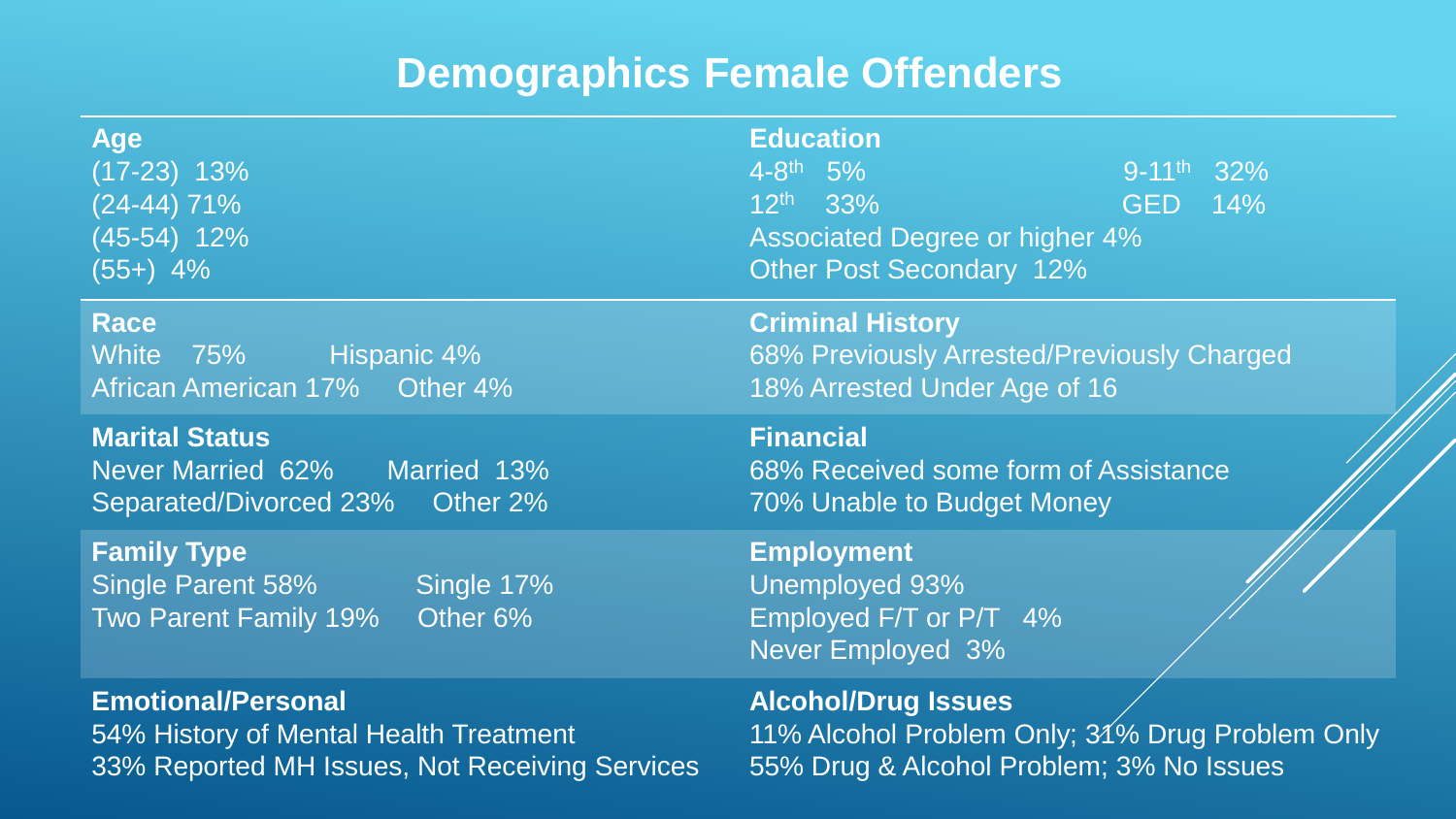## **Women In Transition (WIT) 2012 – 2014 Women In Transition- Expansion (WITX) 2013 – 2015 Program Funding Provided by PCCD**

#### **Goals**

- $\triangleright$  Ensure that reentry services/supervision appropriately address female offenders' risks, needs and characteristics
- $\triangleright$  Increase reintegration skills and supports for returning female offenders at risk for recidivism
- Increase participants' skills for healthy lifestyle and self-sufficiency
- $\triangleright$  Increase the county's capacity to effectively serve local female offenders at risk for recidivism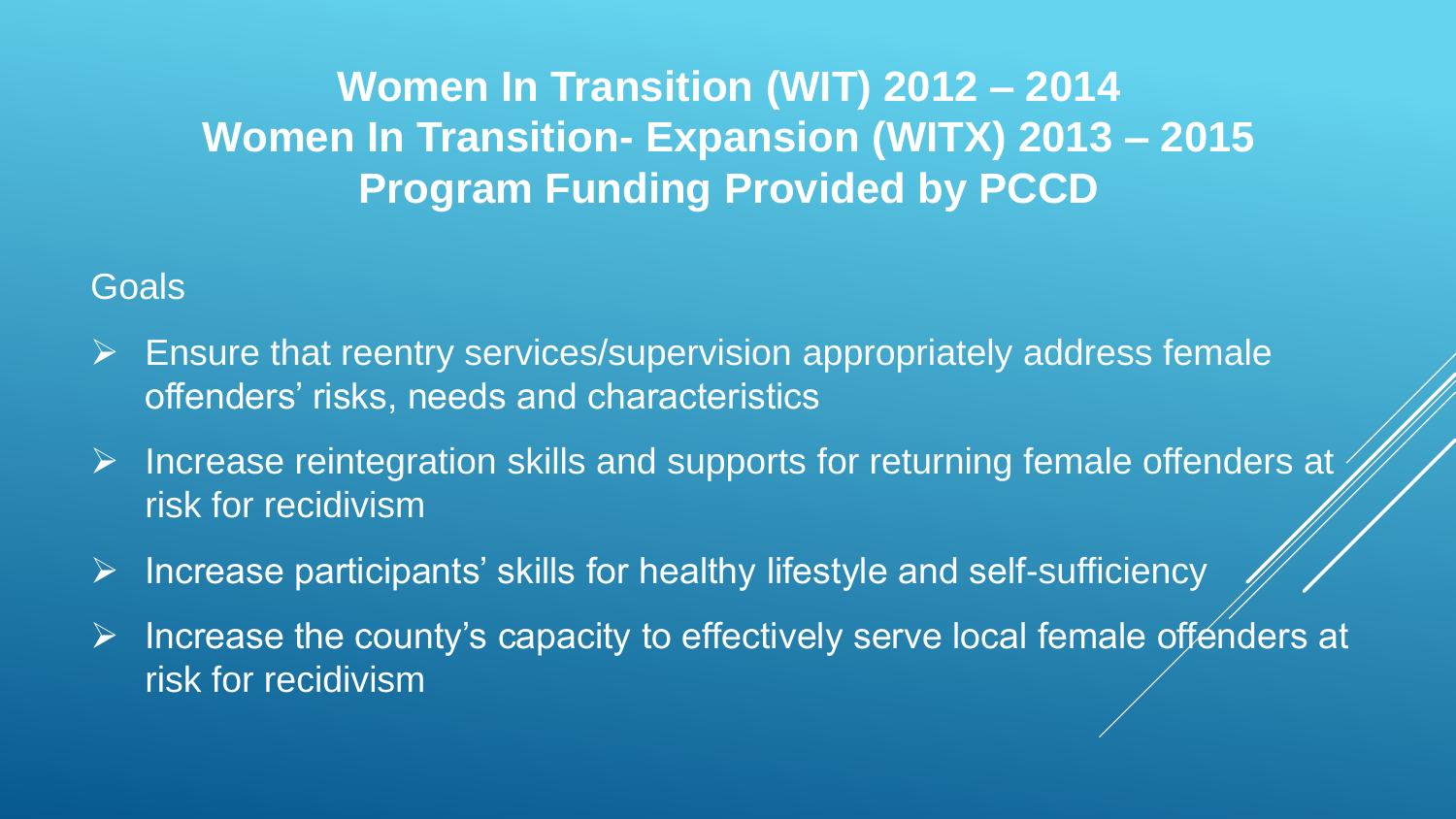### **WIT & WITX Pre-Release Component**

#### Services Provided

- $\triangleright$  Participation in assessment, develop individual goal/reintegration plans, begin case management
- Referral/enrollment in appropriate classes- Life Skills, Transitions, Drug & Alcohol Education, Workplace Literacy, Math Applications, Parenting, Anger Management
- ▶ Begin post-release arrangements, collaborative transition/home planning (30 – 45 days prior to release)
- $\triangleright$  Where applicable, remain in contact with the offender's family and any criminal justice entities involved with home planning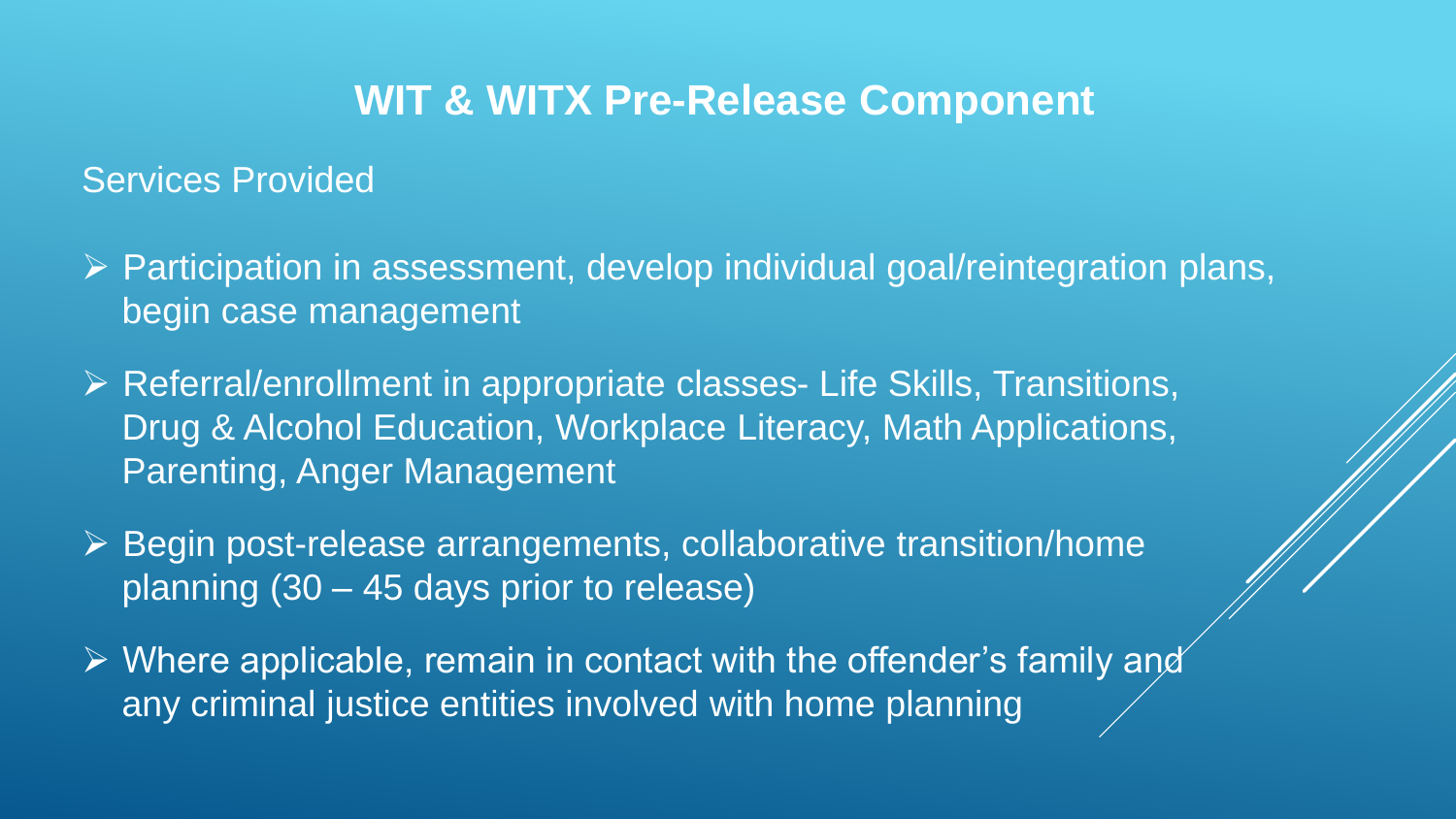#### **Pre-Release Outcomes WIT & WITX**

**Assessment-** Completed 614; Average Assessment Score 40.76

**Educational Classes-** Enrolled 434 in programming

**Transitions/Employment Education** 100% progress with 1 goal area; 70% progress with 2 or more goal areas

**Anger Management/Conflict Resolution** 98% progress with 1 goal area; 72% progress with 2 or more goal areas

**Parenting Education**

100% progress with 1 goal area; 78% progress with 2 or more goal areas

**Drug & Alcohol Education**

96% progress with 1 goal area; 58% progress with 2 or more goal areas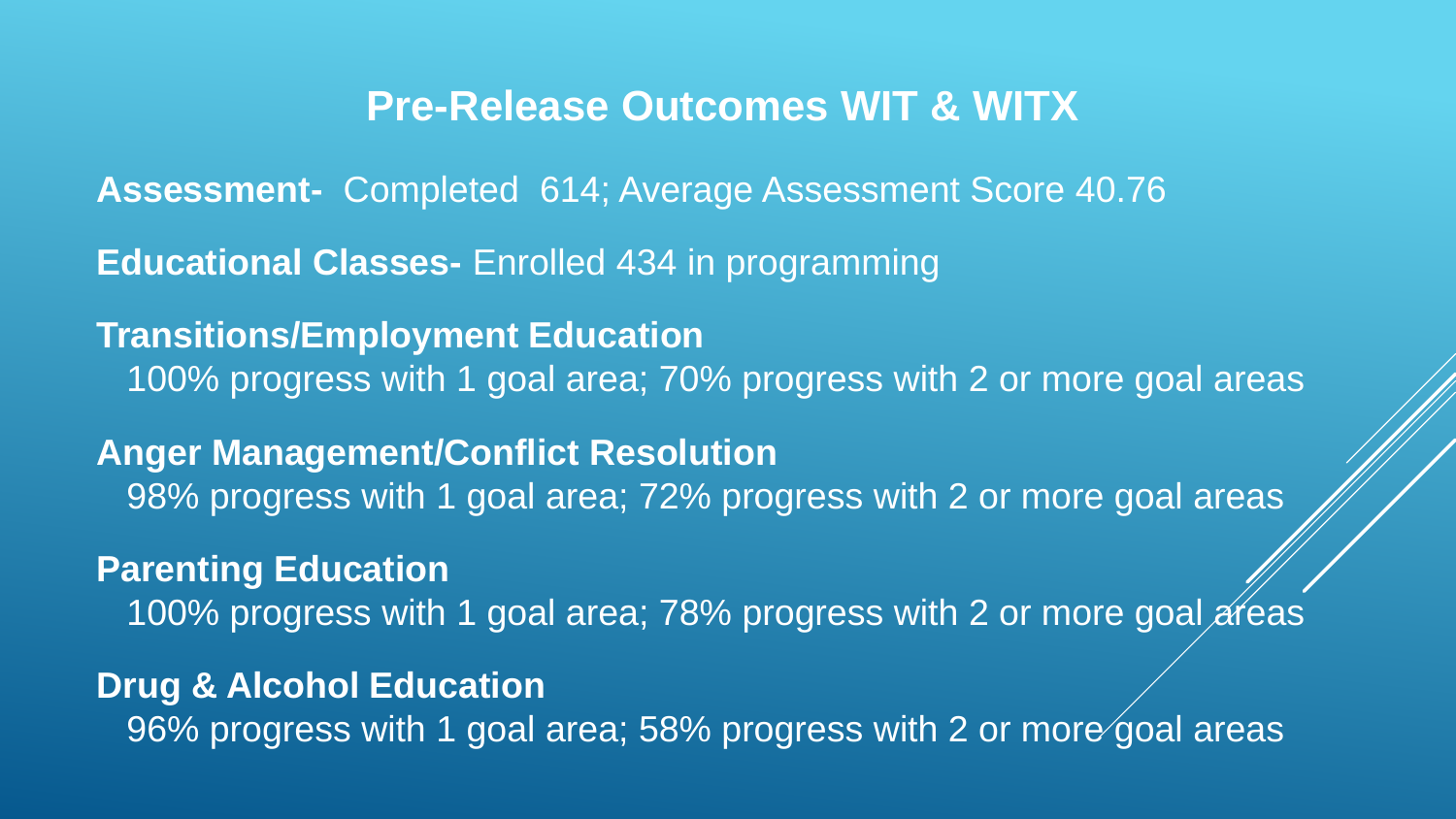### **WIT & WITX Post-Release Components**

#### Services Provided

- $\triangleright$  Individual case management
- Weekly support/report groups- focus on community supports, parenting, addiction/maintaining recovery, planning for success, setting goals for the future, money management, conflict resolution, relationships, employment
- Employment assistance- resume writing, cover letters, mock interviews
- **≻ Computer lab/Computer Assistance**
- $\triangleright$  GED preparation classes
- ▶ Supportive allowances
- $\triangleright$  Referral to community service agencies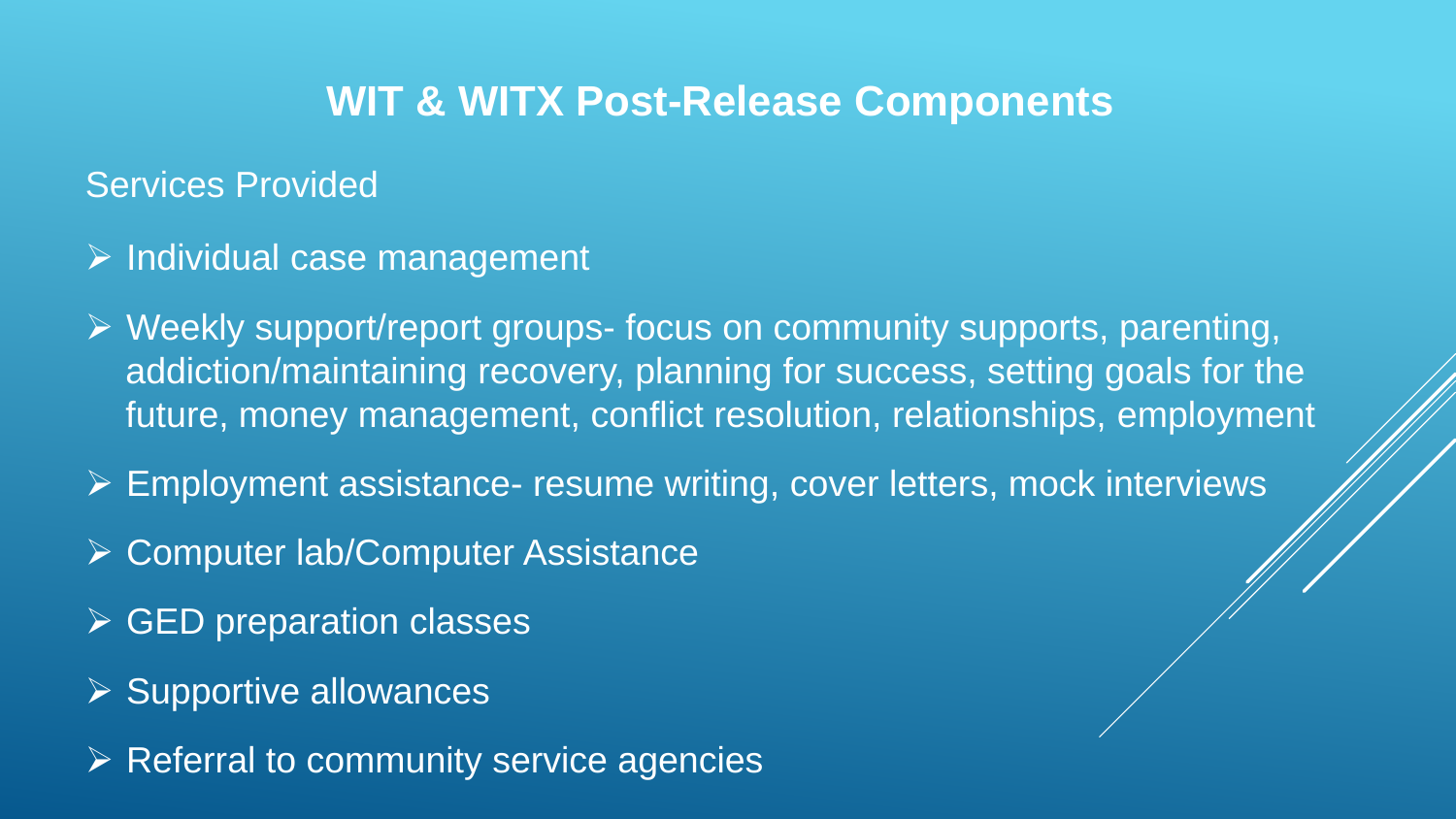#### **Post-Release Outcomes WIT & WITX**

**Case Management**- Enrolled 137 54% made progress in more than 1 goal area

**Weekly Support/Report Group**- Enrolled 77 40% completed 8 or more weekly groups

**GED**- Enrolled 28 4 Passed GED exam 78% demonstrated progress in at least 2 goal areas

**Tutoring**- Enrolled 21 42% increased educational level by 2 or more grades